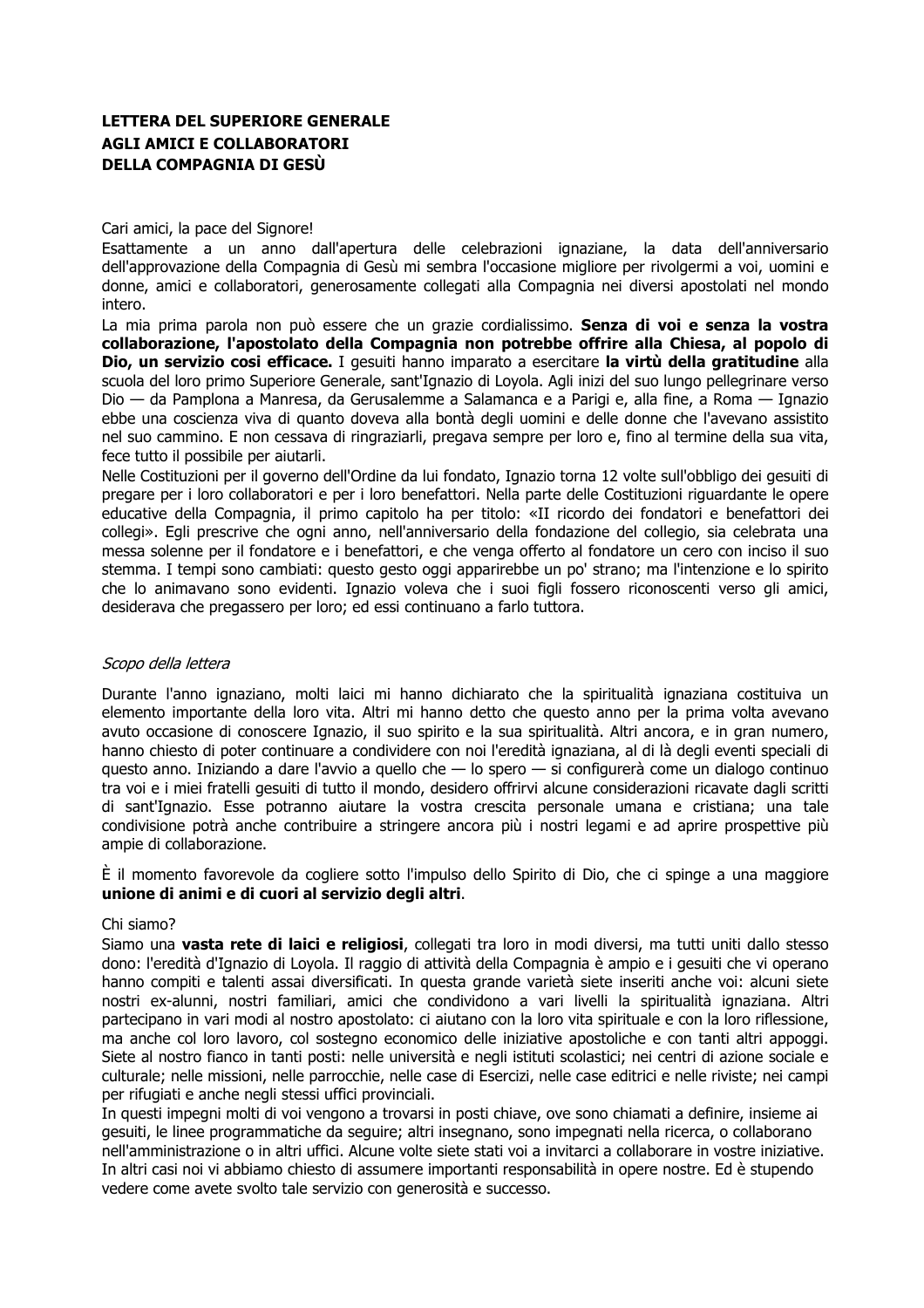La nostra unità certo è rispettosa della libertà di coscienza e della straordinaria varietà di doni che il Signore ha elargito a ciascuno. Tra voi troviamo persone di ogni classe e professione; in voi scopriamo anche tanta ricchezza e varietà di rapporti con Dio. Alcuni di voi hanno fatto gli Esercizi Spirituali per intero e sono diventati capaci di darli ad altri con profitto. Come è previsto negli stessi Esercizi, altri hanno fatto solo l'esperienza di uno o dell'altro aspetto dell'itinerario spirituale ignaziano. Ci sono anche quelli che non hanno avuto ancora la possibilità di fare gli Esercizi Spirituali, come ve ne sono altri che non seguono la spiritualità ignaziana. Tutto ciò è legittimo e testimonia la ricchezza e la varietà della tradizione spirituale della Chiesa. Oggi non è raro anche il caso di alcuni che non condividono né la nostra fede né la nostra pratica cristiana, eppure collaborano con noi sulla base di valori comuni. In certi Paesi, cristiani di altra denominazione ci danno un aiuto prezioso. In Asia e in Africa, in particolare, vi sono numerosi esempi di collaborazione con non cristiani, sia in loro istituzioni sia in nostre.

Molti laici e molti gesuiti si sono reciprocamente arricchiti lavorando insieme, nella libertà e maturità della loro fede, tanto da arrivare a sapersi comunicare reciprocamente l'esperienza di Dio, molte volte nello spirito stesso degli Esercizi. Gli annali della storia della Compagnia nei passati 450 anni sono pieni di questa stretta e feconda collaborazione con i laici.

Lo spirito d'Ignazio si è espresso nella Chiesa in tante forme diverse e continua a farlo anche oggi con vigore. In questi ultimi anni la Chiesa universale ha rivolto un'attenzione particolare ai laici, a partire dal Sinodo dei Vescovi a loro riguardo. L'esortazione apostolica Christifideles laici insiste affinché la partecipazione dei laici nella missione salvifica della Chiesa sia «più ricca, completa e armoniosa» (n. 52).

Il crescente interesse per gli Esercizi e per gli scritti ignaziani ha condotto molti laici a cercare in essi la forza per vivere una vita cristiana degna di questo nome. Molte iniziative apostoliche sono state ispirate anche da tale interesse. Un numero sempre maggiore di persone desiderano partecipare alla missione apostolica della Compagnia e prendere parte attiva al processo continuo di revisione e pro-grammazione attuato in essa. Cosi la spiritualità ignaziana – dono che appartiene a tutta la Chiesa – penetra sempre più e si diffonde tra voi, laici, con risultati eccellenti.

Dinanzi a situazioni così varie, è possibile rivolgervi, in nome di Ignazio, un messaggio che riesca utile a tutti? Nonostante le difficoltà derivanti da contesti culturali e spirituali assai diversi, ci sono buoni motivi a suggerire una sola risposta: sì! Anche oggi Ignazio ha un messaggio per tutti quelli che cercano la verità e la giustizia. Per i cattolici, come per gli ortodossi e i protestanti, per i cristiani come per i fedeli di altre religioni, Ignazio può essere fonte d'ispirazione e di vitalità spirituale. Nel corso della sua vita egli aveva imparato che la sua esperienza personale poteva essere utile anche agli altri. Si può dire che questo valga ancora oggi.

#### Il messaggio ignaziano ai laici

La vita umana ha un senso. Per Ignazio questa è una realtà primordiale e fondamentale. Non siamo esseri senza un ideale, senza uno scopo, senza un progetto. Siamo stati creati da Dio che ci ama. Siamo chiamati a costruire il Regno di Dio, nella conoscenza, nell'amore, nel servizio di Dio e del prossimo, per giungere così alla vita eterna. I valori, le priorità, le scelte fondamentali che in realtà guida-no la nostra mente e il nostro cuore partono da questo disegno di Dio: è il punto discriminante tra felicità e disperazione. Ignazio poneva la domanda sul senso della vita con le parole della Scrittura: che cosa serve all'uomo quadagnare il mondo intero, se poi perde la sua anima?

Molti considerano il «mondo» un deserto religioso; Ignazio invece era convinto che il mondo è pieno dello Spirito di Dio e che il Signore risorto ha conquistato il mondo ostile a Dio. Basta cercarlo per trovare Dio presente dappertutto. Se pazientemente l'attendiamo nell'oscurità della notte, lo scorgeremo allo spuntare dell'aurora, perché la luce rivela Dio incessantemente all'opera come Creatore e Salvatore. Questo spiega quel desiderio d'Ignazio di discernere, di separare la luce dalle tenebre, di scoprire la bontà di Dio all'opera fin nel cuore del male dell'uomo.

Dio chiama ognuno di noi a condividere una grande avventura. Ignazio afferma che nessuno è escluso dall'invito di Dio: giovani e anziani, laici, preti, religiosi, donne e uomini. Tutti sono chiamati a condividere il progetto di Dio. Il laico ha la sua vocazione, come il religioso e il sacerdote. Quello che conta è accogliere l'invito e corrispondervi con fedeltà. Non c'è nulla di teorico: invece siamo tutti chiamati a convergere verso una persona: la persona del Cristo. Il Cristo cercato, amato e seguito con una profonda conversione del cuore e nell'ascolto attento della sua parola; il Cristo, l'amico, col quale ognuno mantiene un rapporto personale, vitale; il Cristo, Signore e Re eterno, che, davanti al mondo intero, chiama ciascuno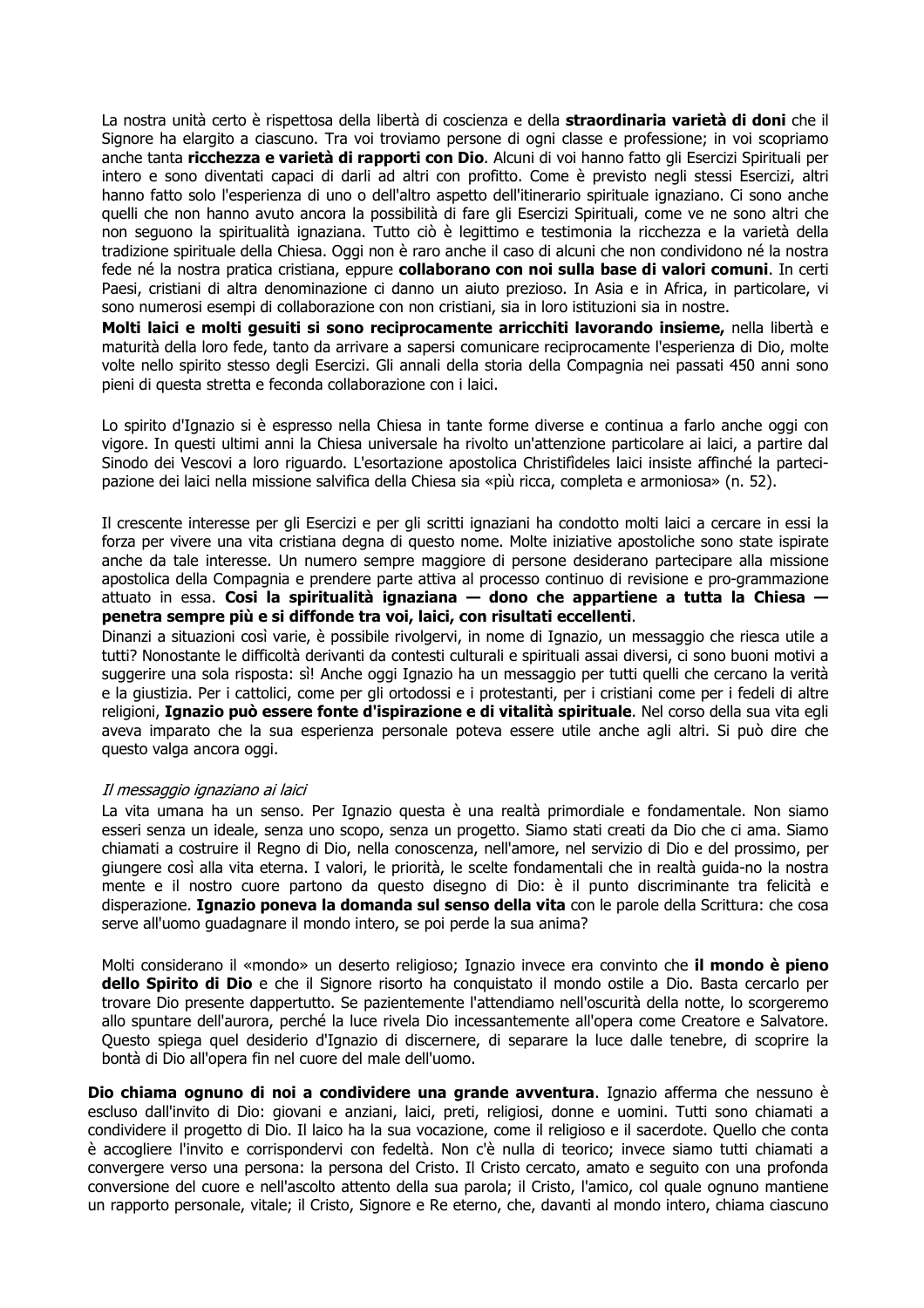singolarmente a vivere e a lavorare con lui, in modo che, dopo averlo seguito nella sofferenza, possiamo essere uniti a lui anche nella gloria (Esercizi Spirituali, n. 95). Qui c'è il fondamento teologico della comunione e della collaborazione tra gesuiti e laici. Qui troviamo il coraggio della nostra risposta, la gioia del nostro lavoro per una causa comune e l'umiltà del dare e ricevere, contemporaneamente, senza che uno prevarichi sull'altro. La chiamata di Gesù investe anche l'uso dei talenti che Dio ci ha donato. Mettendo tutto quello che ha ricevuto dal Padre, fino alla morte, al servizio degli altri, Gesù ci ricorda che anche che i nostri doni sono al servizio degli altri. Secondo la Sacra Scrittura ogni dono, talento, ricchezza seque sempre lo stesso ciclo: innanzitutto bisogna riconoscere con sincerità che il dono proviene da Dio; poi lo accogliamo e lo facciamo nostro; guindi ciascuno lo fa fruttificare condividendolo con gli altri; infine il dono ritorna a Dio nella lode e nel ringraziamento. Ma quando è il momento di metterlo al servizio degli altri, possiamo essere fortemente tentati di riservarlo tutto per noi e farne un mezzo per accrescere il proprio prestigio personale. Allora la sete di ricchezza e di potere diventa insaziabile, e il seme dell'ingiustizia è gettato. L'esempio e la testimonianza di Gesù ci spingono a capovolgere questi atteggiamenti e ad opporci a questa azione distruttrice. La sequela di Gesù ci ricorda che «il Figlio dell'Uomo non è venuto per essere servito, ma per servire e dare la vita in riscatto per molti». Questa è la grande avventura della vita nella costruzione del Regno di Dio, come la concepiva Ignazio.

Egli insiste perché nel servizio degli altri andiamo al di là delle impressioni superficiali, per cogliere il dramma dell'esistenza umana.

Ci ricorda che possiamo essere facilmente influenzati da una rete di false ideologie, di valori distorti, di miti di classe o di cultura, che falsificano la nostra percezione della realtà. Ignazio vuole che smascheriamo le contraddizioni e le ambiguità soggiacenti, e che ci liberiamo delle deformazioni della realtà suggerite da tali valori. Quante difficoltà, quanta mancanza di chiarezza nelle scelte concrete della vita!

Ma tutto ciò dove ci spinge? A quale profonda e radicale decisione? «Un uomo non può servire due padroni». È un conflitto reale, un dramma decisivo. Nella lotta della vita, nel segreto della nostra coscienza, siamo con Cristo o contro di lui? Non dobbiamo sorprenderci di trovarci in contrasto con i valori di moda, quando rifiutiamo, nelle scelte quotidiane della vita, tutto ciò che è disumano. E potrà essere una situazione niente affatto comoda.

Il Cristo della spiritualità ignaziana è il Cristo in azione: il Cristo che va predicando nelle sinagoghe, per le città e i villaggi, guarendo e facendo del bene (Esercizi Spirituali, n. 91).

Oggi il Cristo manda anche noi in questo mondo in fermento e ci invita a cercare Dio, lavorando per il bene degli altri. Impariamo così che a fianco di una mistica contemplativa c'è una mistica dell'azione nel mondo. Questa spiritualità contiene un messaggio particolarmente importante per gli uomini e le donne di oggi, tentati di sottrarsi alle esigenze penose della dura realtà.

Tutto ciò ci ricorda che la nostra fede deve avere conseguenze pratiche nella nostra vita: nel mondo del lavoro e nelle relazioni sociali. Mano a mano che la fede, con l'aiuto di Dio, diventa più profonda, percepiamo l'invito di Gesù a impegnarci, anche a costo di sacrifici, nella promozione della giustizia e nel lavoro per la pace, e a lavorare per la moltitudine di poveri nei nostri quartieri, in questo mondo bello e tragico insieme, che tenta di decidere e agire per la giustizia nell'amore, che è, insieme, progetto di Dio per noi e nostra personale responsabilità.

L'uso dei mezzi umani è necessario e importante per sant'Ignazio, purché non riponiamo in essi la fiducia che dobbiamo avere solo in Dio. Ignazio fa affidamento sulle persone ben dotate nelle scienze profane, nei diversi settori della cultura umana e nelle dottrine spirituali. Non vi vede nessun conflitto, ma piena collaborazione, perché «tutto ciò che esiste ha Dio per creatore e fine». Le sfide urgenti e grandi che il mondo e la Chiesa oggi devono affrontare richiedono persone che sappiano integrare perfettamente questi mezzi. Altrimenti si corre il rischio di un pensiero impreciso e di un'azione inefficace, o di trovarsi completamente in balia delle ideologie.

In questa prospettiva dobbiamo ricordarci che nella visione ignaziana del mondo non c'è posto per la mediocrità. Egli vuole dei capi a servizio degli altri per la realizzazione del Regno di Dio nel mondo degli affari, delle idee, del servizio, della legger della giustizia, dell'economia, della teologia e in tutti i campi della vita. Ci sprona a lavorare per la maggior gloria di Dio, perché, il mondo ha un disperato bisogno di uomini e donne competenti e coscienziosi, che si donino generosamente agli altri. Per Ignazio la **prova dell'amore effettivo sono i fatti e non le parole**. L'amore autentico implica il sacrificio di sé. Il nostro operare diviene la pietra di paragone delle nostre dichiarazioni d'amore. La domanda sull'amore si pone per Ignazio in termini concreti: Che cosa ho fatto per Cristo? Che cosa sto facendo per Cristo? Che cosa **devo fare** per Cristo? Il pellegrino solitario di Loyola, per poter «aiutare le anime», cercò dei compagni. Così fu indotto a fondare la Compagnia di Gesù. Egli incoraggiò anche molti